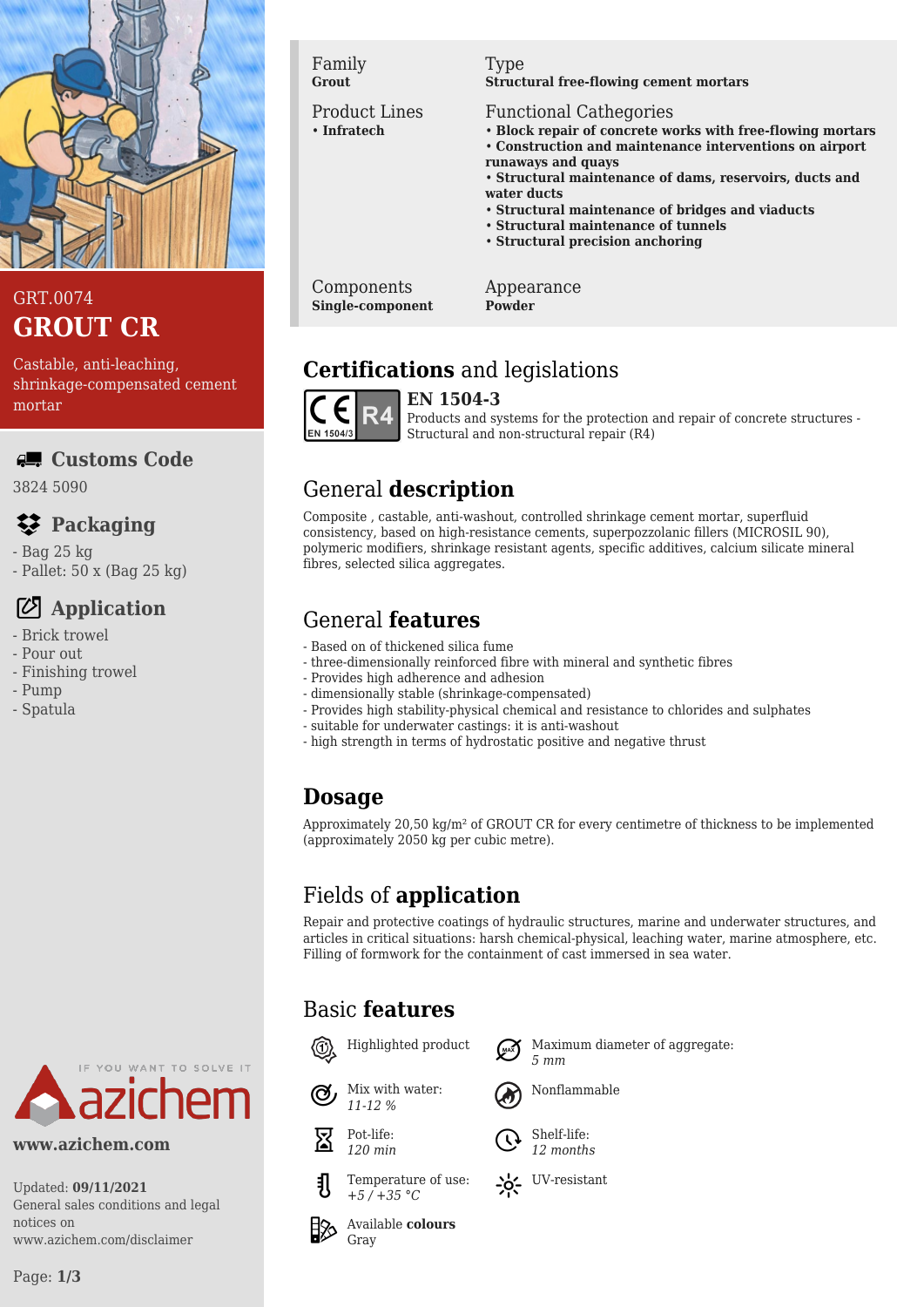#### **Technical** specifications

| Bonding force (UNI EN 1542): $\geq 2$ N/mm <sup>2</sup>                                |                    |
|----------------------------------------------------------------------------------------|--------------------|
| Capillary absorption (UNI EN 13057): $0.15 \text{ kg} \cdot \text{h}^0 0.5 \text{m}^2$ |                    |
| Chloride content (UNI EN 1015-17): $< 0.01$ %                                          |                    |
| Compressive strength after 07 days (UNI EN 12190): $>$ 55 N/mm <sup>2</sup>            |                    |
| Compressive strength after 28 days (UNI EN 12190): $> 75$ N/mm <sup>2</sup>            |                    |
| Density (UNI EN 1015-6): 2340 kg/m <sup>3</sup>                                        |                    |
| Determination of thermal compatibility (UNI EN 13687-1): 2.5 mPa                       |                    |
| Flexural strength after 07 days (EN 196/1): $> 7.5$ N/mm <sup>2</sup>                  |                    |
| Flexural strength after 28 days (EN 196/1): $> 9.5$ N/mm <sup>2</sup>                  |                    |
|                                                                                        | $pH:$ > 12         |
| Reaction to fire (EN 13501-1): A1                                                      |                    |
| Resistance to carbonatation (UNI EN 13295): 0.5 mm                                     |                    |
| Resistance to the extraction of the steel bars with improved                           | adhesion: > 25 MPa |
| Skid resistance (UNI EN 13036-4): 54 mm                                                |                    |
| Static elastic modulus (EN 13412): 30000 N/mm <sup>2</sup>                             |                    |
| Thermal compatibility (UNI EN 13687-1): $\geq 2$ mPa                                   |                    |

#### Tools **cleansing Applicable** on

#### • Water • Concrete

- Bricks
- Mixed walls (bricks and stones)
- Stone walls
- Steel

#### Substrate **preparation**

In case of underwater application, the installation operations must be carried out within 8-10 hours of cleaning and "fouling" (accumulation and deposits of organic and inorganic particles on product surfaces) removal. An adequate roughening of the surfaces by scarifying, sandblasting etc. is always necessary in order to obtain the maximum adhesion values to the substrate. The optimal values are obtained with high pressure hydro-scarification. Bare the irons undergoing disruptive oxidation or deeply oxidized, removing the rust of the exposed irons (by sandblasting or abrasive brushes).

## **Instructions** for use

Pour 2/3 of total mixture water in the cement mixer, gradually add the product and the remaining water, until a homogeneous mixture of the required consistency is obtained. For sizable filling thicknesses, greater than 60 mm, GHIAIETTO 6.10 (inert washed is selected with a particle size of from 6-10 mm) can be added in a percentage ranging from 20% to 40 %, on the basis of practical requirements.

In some particularly demanding cases in terms of the resistance to the "dry-wet" cycle (for example, for the action of the tides) or for chemical attacks particularly strong, it would be advisable to add, in addition to the gravel, even thickened silica fume(MICROSIL 90), and in a variable amount depending on the thickness and construction-related need, to further improve the waterproofing and the mechanical strength of the product. In these cases, please contact our Technical Service. In the case of casts in water, make sure of perfect product hardening before removal of the formwork.



**www.azichem.com**

Updated: **09/11/2021** General sales conditions and legal notices on www.azichem.com/disclaimer

# **Storage** and preservation

Store the product in its original packing, in a fresh and dry environment, avoiding frost and direct sunlight. Inadequate storage of the product may result in a loss of rheological performance. Protect from humidity.